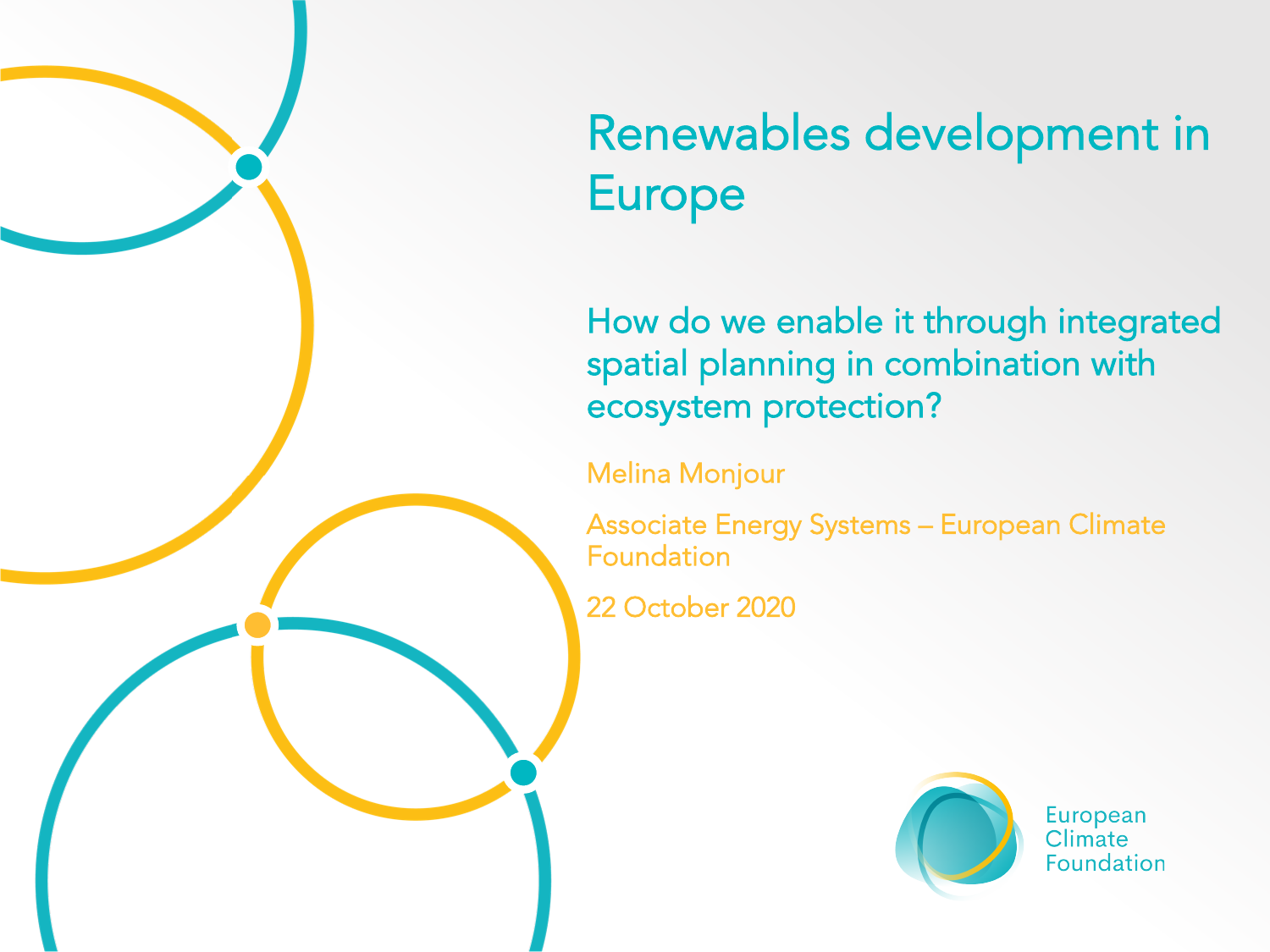# Why integrated & strategic spatial planning is crucial for RES development in Europe?



### Spatial planning in a nutshell

- Spatial planning is a dynamic and complex governance process with multiple interactions between different authorities and across policy sectors
- Each of these authorities has different planning scopes (national, regional/federal, local/municipal)
- Spatial-planning frameworks and instruments differ per Member State: there are different degrees of centralisation-decentralisation of competences and powers, various regulatory systems and responsabilities for energy. This may result in relatively long approval process with great uncertainty about the outcome
- Transnational coordination or planning is generally absent among MS (e.g national MSP are largely fragmented with little emphasis on sea-basin planning)
- The criteria for designating suitable areas for RES are numerous (resource potential, technical feasibility, topography, grid connectivity and other social, political and environmental constraints )

#### Why integrated and strategic ?

- It enables the creation of a strategic/holistic vision that focus on synergies and optimal coordination to ensure (1) coherence across sectors and scales and (2) to maximise RES, efficiency & interconnections opportunities for a certain area, while reducing costs and improving people's well-being
- It considers and attempt to reconcile different land functions, societal and environmental factors from the outset of the planning process, in contrast with traditional spatial planning
- It provides dynamic interactions by fostering collaborative, expert based, monitored approaches to avoid potential negative impacts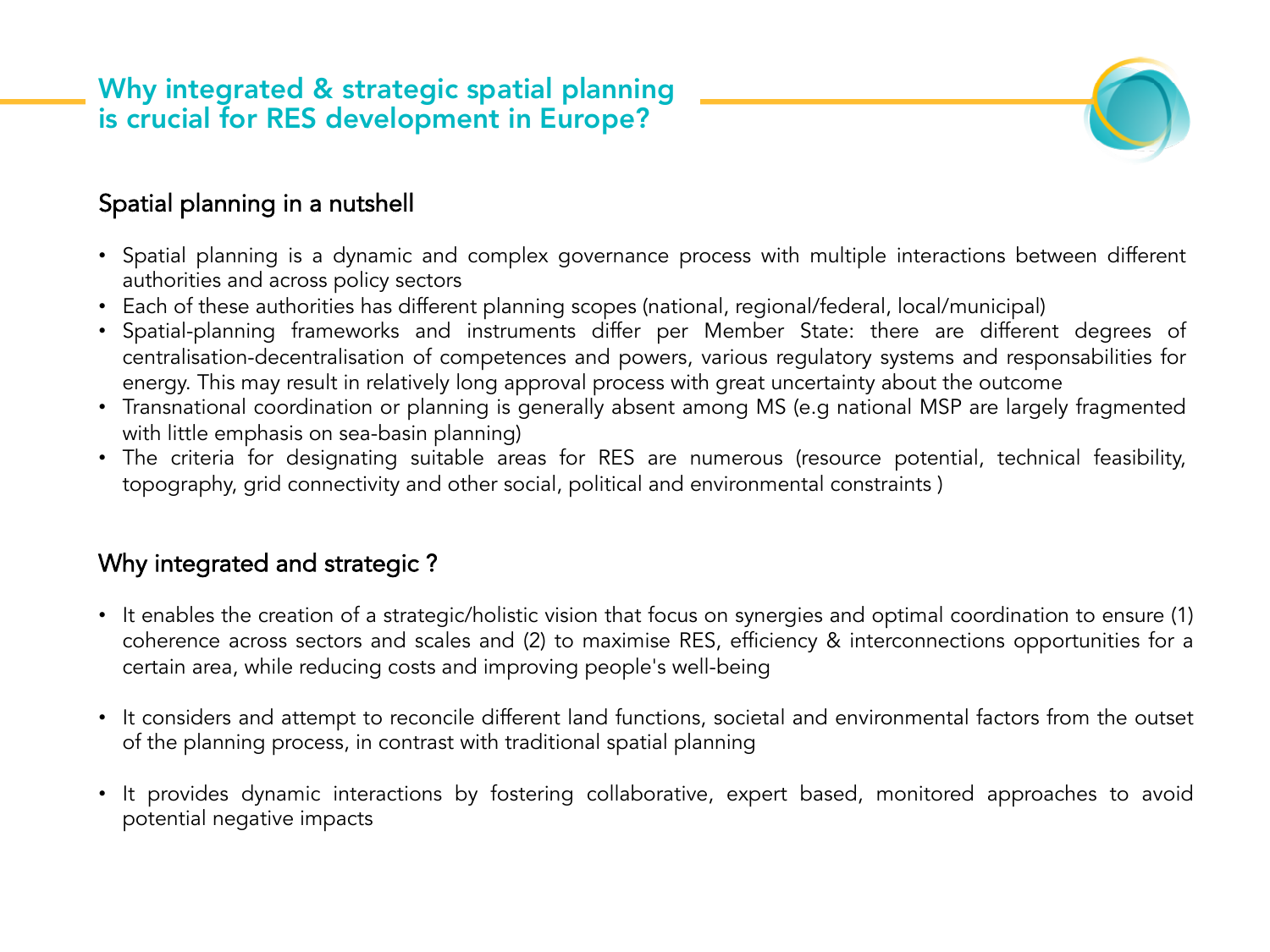## How do we deal with limited space & conflicting uses of space when planning the energy transition?

- 
- Overcoming the thinking that spatial planning is only an economic and infrastructure issue > it is a wider societal issue that can bring benefits for society (employment, local development) and help achieve nature conservation objectives. This can also help in shifting people's perception on RES
- Adopting a systematic collaborative planning approach: Early community stakeholders' participation and consultation in the spatial-planning process is a key factor for ensuring legitimacy and public support for RES installations (improve participation techniques)
- Increasing multi-level coordination across governmental levels and sectoral departments to identify optimal locations for RES
- Facilitating RES mapping and geo-data spatial interpretation as meaningful decision support tools to maximise RES potential while avoiding impact on landscape and nature. These tools can also enhance public and experts' participation in spatial planning
- Using up-to-date and harmonised ecological data to ensure that effective mitigation and compensatory measures to prevent or reduce these impacts are formulated and implemented adequately
- Integrate energy infrastructure to minimise widespread environmental intrusion (e.g transmission lines in spatial corridors, integrated marine solar/wind farms, agriphotovoltaic)
- Use land that has become obsolete (brownfield, mining sites/contaminated land/ old industrial land or landfill) as a win-win solution to gain space
- Build RES on less impactful land where possible (e.g rooftop solar, floating solar in lakes and reservoirs, agriphotovoltaic)